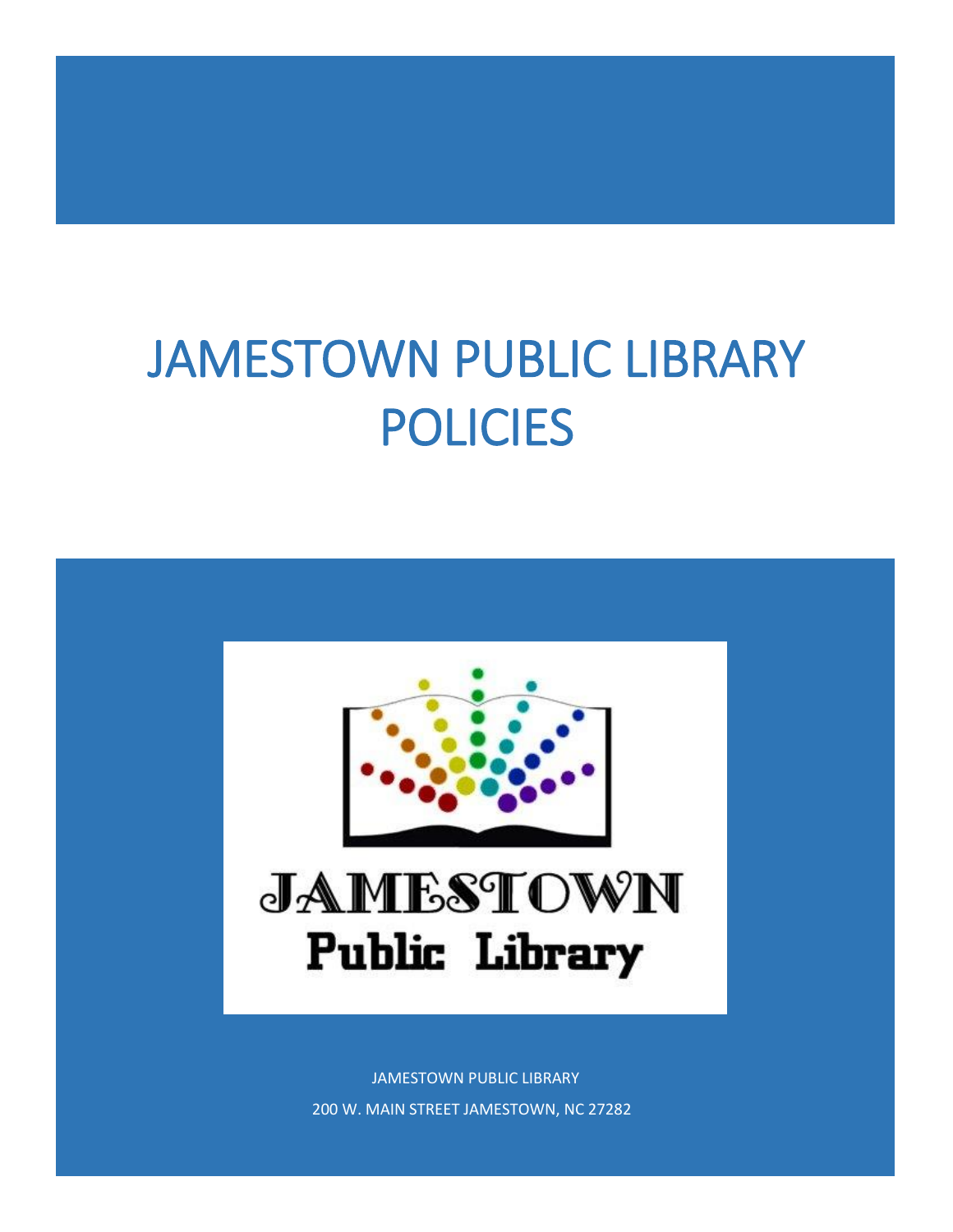# **TABLE OF CONTENTS**

| T.    |  |
|-------|--|
| Ш.    |  |
| III.  |  |
| IV.   |  |
| V.    |  |
| VI.   |  |
| VII.  |  |
| VIII. |  |
| IX.   |  |
| Χ.    |  |
| XI.   |  |
| XII.  |  |
| XIII. |  |
| XIV.  |  |
| XV.   |  |
| XVI.  |  |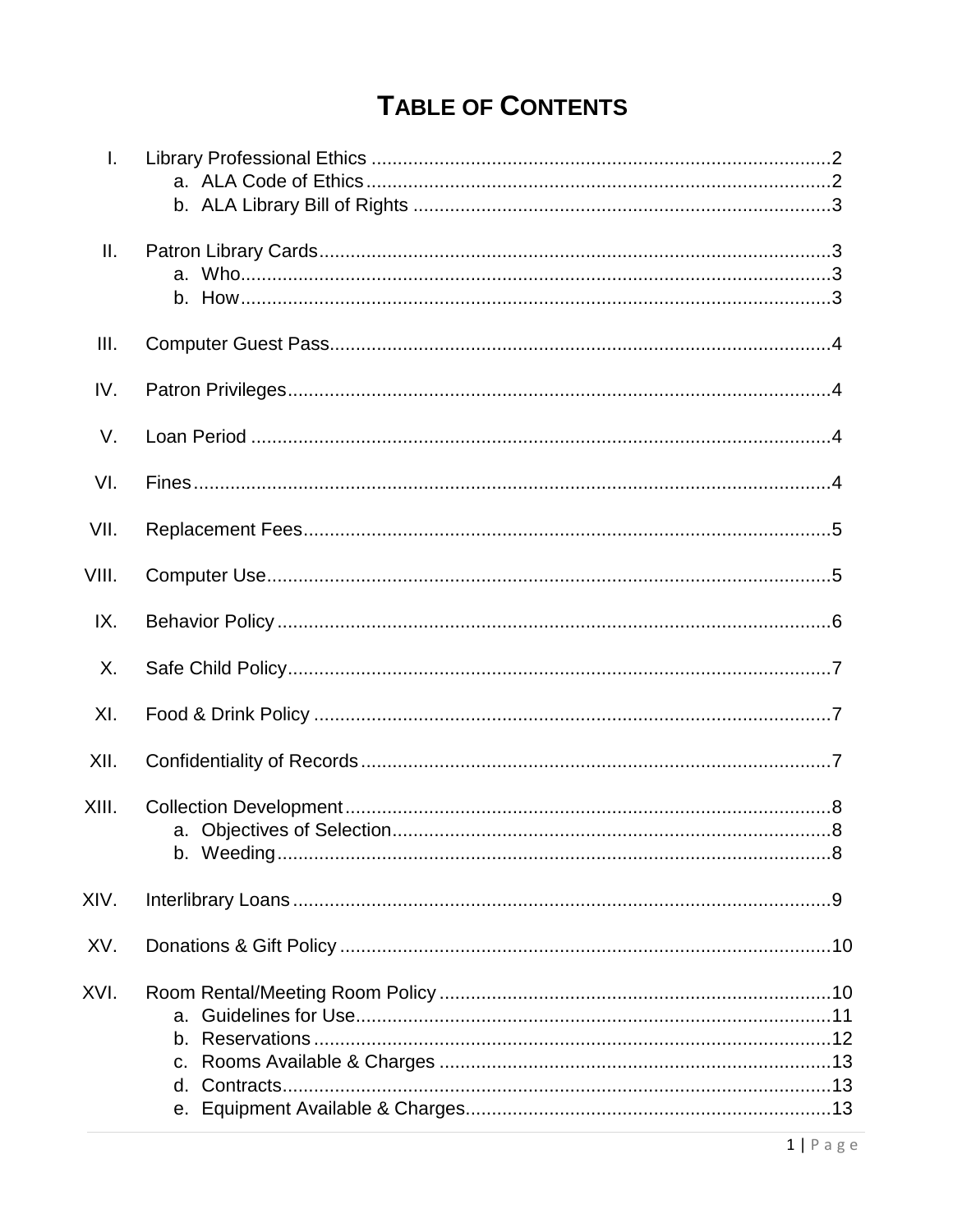# **I. Librarian Professional Ethics**

As a public library that strives to provide a high quality of service to all community members, we follow the American Library Association Code of Ethics

[\(www.ala.org/advocacy/proethics/codeofethics/codeethics\)](file:///C:/Users/Joy/Documents/Library%20Policies/www.ala.org/advocacy/proethics/codeofethics/codeethics) and the ALA Library Bill of Rights [\(http://www.ala.org/advocacy/intfreedom/librarybill\)](http://www.ala.org/advocacy/intfreedom/librarybill).

# **a. Code of Ethics**

- 1. We provide the highest level of service to all library users through appropriate and usefully organized resources; equitable service policies; equitable access; and accurate, unbiased, and courteous responses to all requests.
- 2. We uphold the principles of intellectual freedom and resist all efforts to censor library resources.
- 3. We protect each library user's right to privacy and confidentiality with respect to information sought or received and resources consulted, borrowed, acquired or transmitted.
- 4. We respect intellectual property rights and advocate balance between the interests of information users and rights holders.
- 5. We treat co-workers and other colleagues with respect, fairness, and good faith, and advocate conditions of employment that safeguard the rights and welfare of all employees of our institutions.
- 6. We do not advocate private interests at the expense of library users, colleagues, or our employing institutions.
- 7. We distinguish between our personal convictions and professional duties and do not allow our personal beliefs to interfere with fair representation of the aims of our institutions or the provision of access to their information resources.
- 8. We strive for excellence in the profession by maintaining and enhancing our own knowledge and skills, by encouraging the professional development of co-workers, and by fostering the aspirations of potential members of the profession.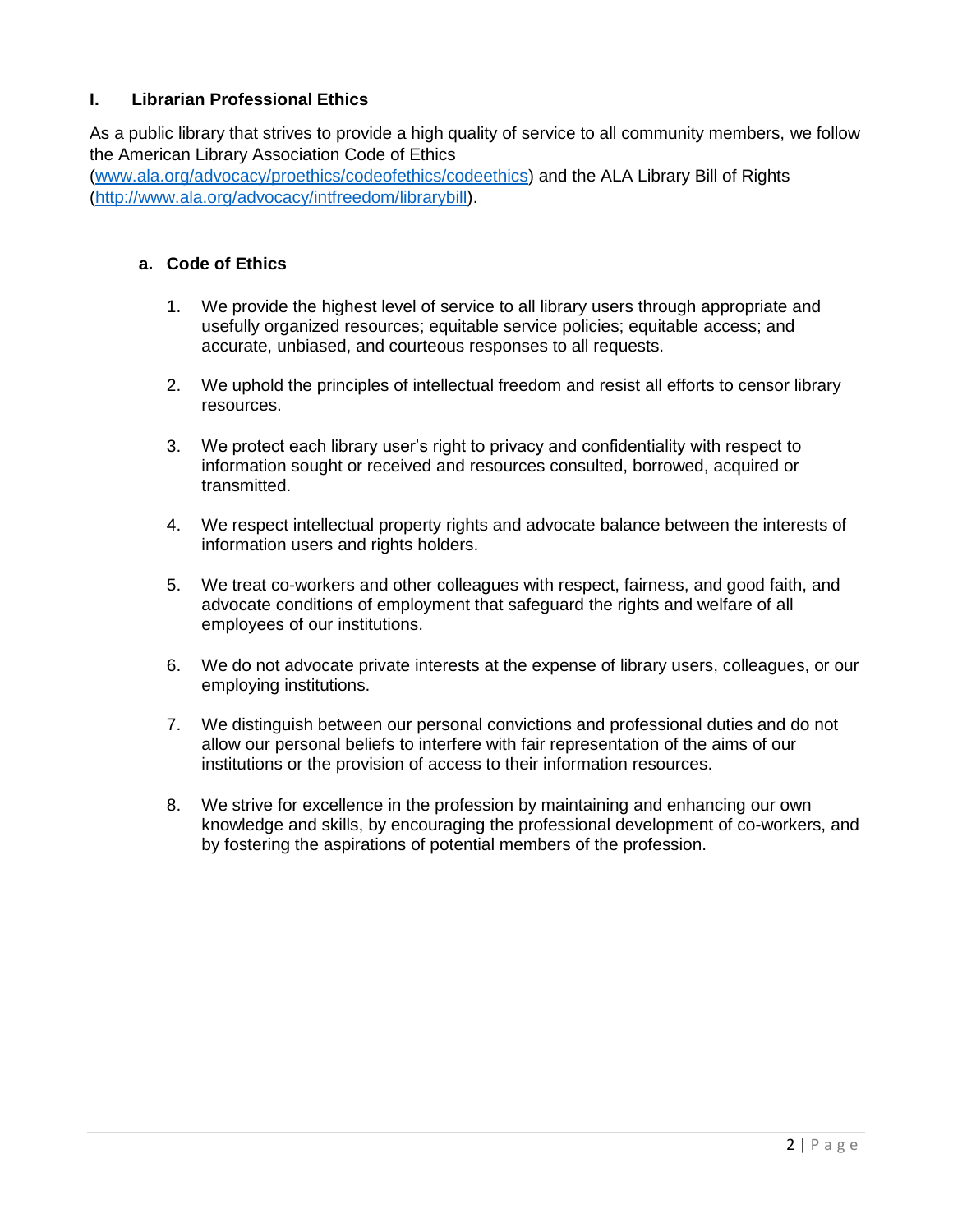# **b. Library Bill of Rights**

- 1. Books and other library resources should be provided for the interest, information, and enlightenment of all people of the community the library serves. Materials should not be excluded because of the origin, background, or views of those contributing to their creation.
- 2. Libraries should provide materials and information presenting all points of view on current and historical issues. Materials should not be proscribed or removed because of partisan or doctrinal disapproval.
- 3. Libraries should challenge censorship in the fulfillment of their responsibility to provide information and enlightenment.
- 4. Libraries should cooperate with all person and groups concerned with resisting abridgment of free expression and free access to ideas.
- 5. A person's right to use a library should not be denied or abridged because of origin, age, background, or views.
- 6. Libraries which make exhibit spaces and meeting rooms available to the public they serve should make such facilities available on an equitable basis, regardless of the beliefs or affiliations of individuals or groups requesting their use.
- 7. All people, regardless of origin, age, background, or views, possess a right to privacy and confidentiality in their library use. Libraries should advocate for, educate about, and protect people's privacy, safeguarding all library use data, including personally identifiable information.

# **II. Patron Library Cards**

# **a. Who:**

- A Jamestown Library card is free to every Guilford County resident 16 years of age or older. A library card is available to out of county residents 16 years of age and older for a one-time fee of \$25.
- Exception: A person living outside of Guilford County but working in the community may obtain a card at no cost. (Staff will note where employed.)
- Dependents and other family members may be listed as designated users of the library account. The card holder is responsible for all materials checked out by other card users. (Children's cards may be issued with the family account number.)

# **b. How:**

 All persons applying for a library card must show proof of current address, provide a current phone number and email address (email if available). (Preferred identification: NC Driver's License.)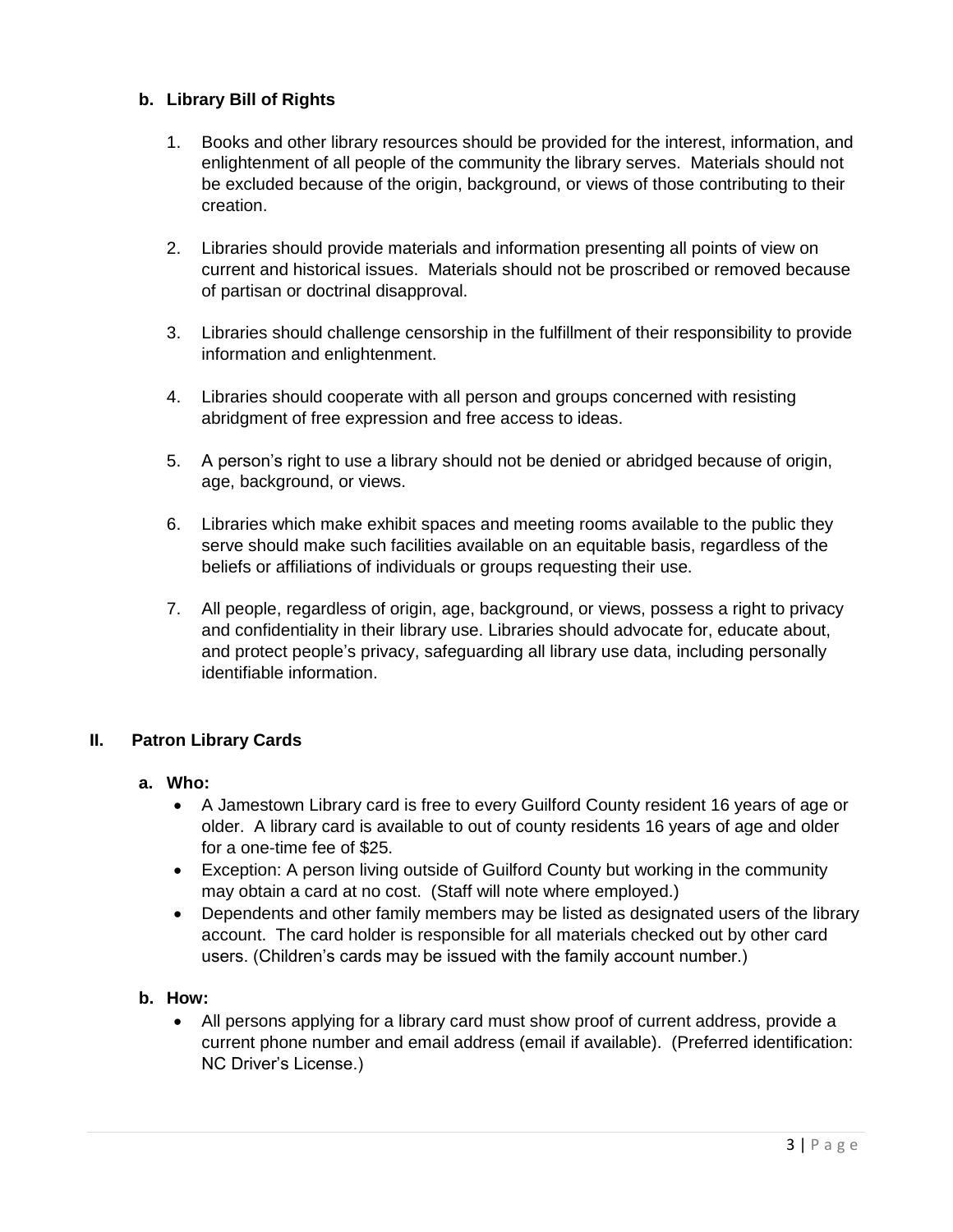Only if current address is not listed on their NC Driver's License, the patron must provide a second form showing current address. Forms that may be accepted: bill, registration card of any kind, checkbook, lease agreement, etc.

#### **III. Computer Guest Passes**

Anyone who wishes to use the library's public computers must have a library card or may apply for a free temporary Computer Guest Pass. This account is especially purposed for visitors to the community or those new to the area who do not yet have proof of address. This card is free to residents of any county or state. A guest pass limits the user to computer use only; no other library materials may be checked out, though materials may be used in the library.

#### **IV. Patron Privileges**

Each library card account is allowed 30 total items checked out at one time. A limit of 4 DVDs may be checked out at one time.

Access to the library's public computers. Patrons may check out a computer for use for one hour (or longer if the computer is not in demand).

Allowed 2 renewals of each checked out item. (Unless requested by another patron.)

Any patron with an account balance of \$3.00 or more will not be allowed to check items out, including computers. Staff does reserve the right to modify this when applicable (i.e. patron pays \$5 toward fine, etc.).

# **V. Loan Periods**

- All books and audio recordings 3 weeks
- DVDS, VHS, and magazines 1 week

#### **VI. Fines**

- 10 cent a day per item for all books, audio recordings, magazines, and VHS movies.
- 25 cent a day for DVDs

The maximum overdue amount that may be owed per item is \$5.00. (Excluding magazines, which will have a maximum fine of \$1.00).

Patrons receive one grace day (business day) to return any items without overdue fines. Following the grace day, fines will be due for each day past the due date.

Items not returned after 60 days will be considered lost.

Any patron with an account balance of \$3.00 or more will not be allowed to check items out, including computers. Staff does reserve the right to modify this when applicable (i.e. patron pays \$5 toward fine, etc.).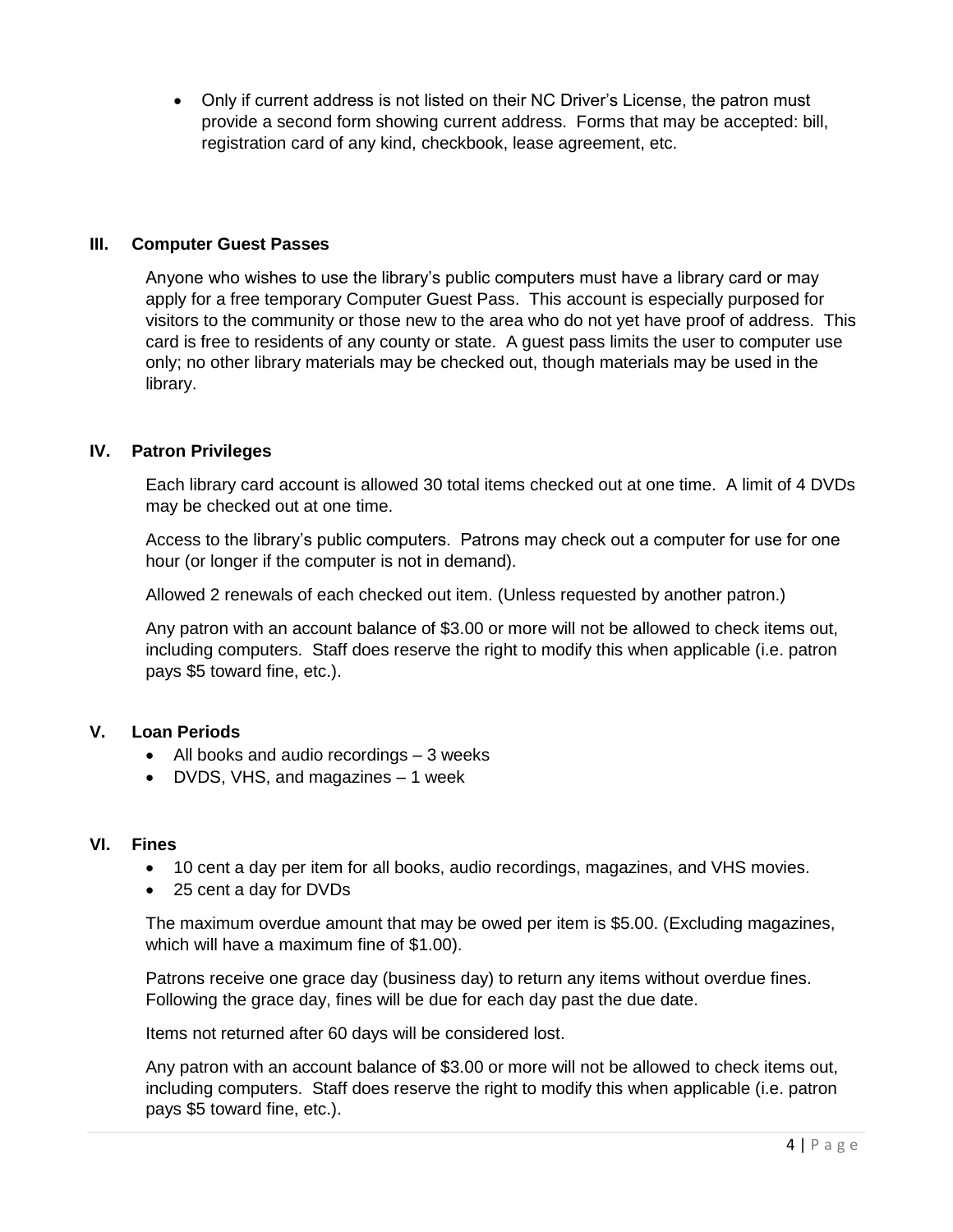# **VII. Replacement Fees**

A patron with a lost book will be charged a replacement fee rather than an overdue fee. The patron will be charged the actual price of the item, if price is known. Otherwise, generic prices will be used:

- \$20 Adult Hardback
- \$10 Adult Paperback
- \$30 Reference Book
- \$15 Children's Hardback
- \$8 Children's Paperback
- $\bullet$  \$7 DVD
- \$30 Audio Book on CD
- \$5 VHS and Audio Books on Cassette
- $\bullet$  \$1 Magazine

#### **VIII. Computer Use**

Patrons with either a library card or an active computer Guest Pass may use the library's public computers. The first time any patron wishes to use a public computer, they must read, agree to, and click "yes", to the *Acceptable Computer Use Agreement* for computer resources, which will be posted on the Library's web page and accessible on all Library computer terminals when internet browser is opened on the computer.

Children ages 13 to 18 will be assumed to have parent/guardian approval to use the public computers if listed as a designated user on said account unless otherwise noted.

Children 12 and younger must have a parent/guardian with them at the library to use the public computers. The children's computer is for ages 12 and under with a time limit of 30 minutes.

Patrons do not need a library card to access the Wi-Fi network.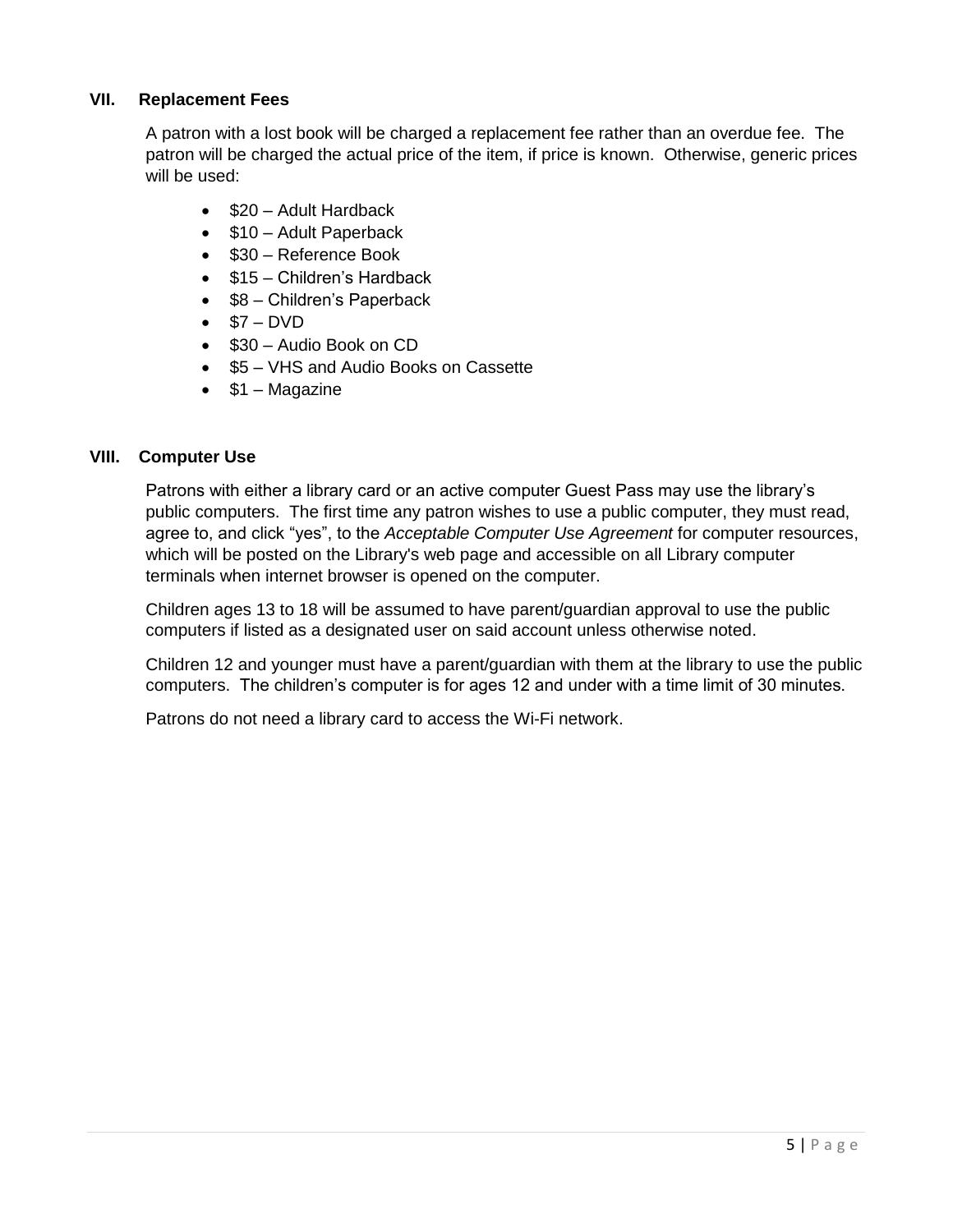# **IX. Behavior Policy**

The library is a public space and it is our wish that our facility be a clean, comfortable, and safe place for selecting materials, reading, researching, studying, writing, and attending Library or community sponsored programs and meetings. To this end, the Library is responsible for establishing rules of conduct to protect the rights and safety of Library patrons, volunteers, and staff, and for preserving and protecting the Library's materials, equipment, facilities, and grounds.

Enforcement of rules is at the discretion of the library staff and will be conducted in a fair and reasonable manner. Library staff will intervene to stop prohibited activities and behaviors. Failure to comply with the Library's established rules, regulations, and policies could result in a warning, removal from the premises, or an immediate ban based on the severity of the behavior.

# **The following actions are examples of conduct not allowed on Library property.**

- Engaging in any activity in violation of Federal, State, local or other applicable law, or Library policy.
- Being under the influence of alcohol/illegal drugs and selling, using, or possessing alcohol/illegal drugs.
- Verbally or physically threatening or harassing other patrons, volunteers, or staff, including stalking, staring, lurking, offensive touching/language, and obscene acts such as indecent exposure.
- Soliciting
- Stealing, damaging, altering, or inappropriate use of Library property in Library facilities or on Library grounds, including computer hardware and software, printers, copiers, phones, and other equipment.
- Fighting or challenging to fight, running, pushing, shoving, or throwing things.
- Creating disruptive noises such as loud talking, screaming, or banging.
- Conduct that disrupts or interferes with the normal operation of the Library including, but not limited to:
	- Use of personal electronic equipment at a volume that disturbs others.
	- **Loud voices**
- Smoking, chewing, and other tobacco use in Library facilities.
- **Entering the Library barefooted or without a shirt.**
- Consuming food or beverages in public areas of the Library, including restrooms (except for water in closed containers as permitted by authorized library employees).
- Neglecting to provide proper supervision of children.
- Engaging in any other activities that are inconsistent with those activities normally associated with the use of public library facilities that include reading, studying, and using library materials.
- Violating the library rules for acceptable use of the internet and library public computers. A user accepts these rules before accessing the Internet through a library computer. Copies of these rules will be made available by staff upon request.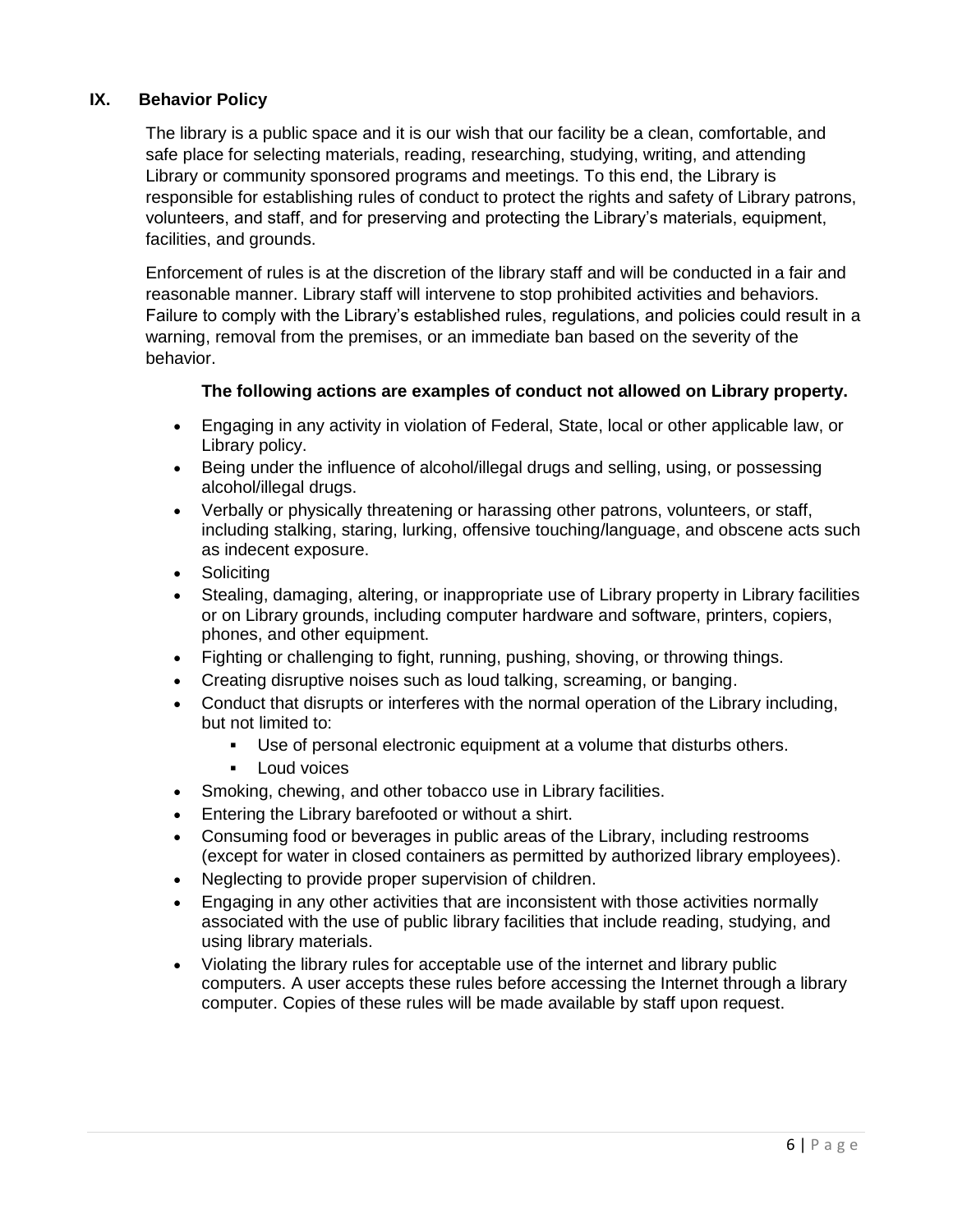# **X. Safe Child Policy**

Jamestown Public Library welcomes children. Parents/caregivers are responsible for their child's safety and behavior while in the Library whether the parent/caregiver is present or not. Library employees cannot function as caregivers or babysitters. The Library is not equipped and it is not the Library's role—to provide long-or short-term childcare. The Library assumes neither responsibility nor liability for the actions, care, supervision or safety of minors.

For the safety and comfort of children, a responsible adult or an older responsible individual must accompany children under age ten when they are using the Library. This responsible individual must supervise, guide and control the behavior of their charge or charges at all times.

When a child is unattended or under-attended/ignored and

- the behavior of the child is disruptive or inappropriate (or)
- the child appears to be a danger to herself or himself or others (or)
- the child appears to be threatened by others (or)
- $\bullet$  the child appears to be ill or upset (or)
- the child has not been met by a parent or caregiver at closing.

Library staff will attempt to contact the parent or guardian of the child. In the event that the parent or guardian cannot be located, staff will contact the Police Department. In the event of an emergency, staff will call 911.

Inappropriate Use of Children's Spaces/Youth Services: Adults are permitted in the children's areas of the libraries or in the Youth Services Department at the library when accompanied by a child or if the adult is actively reading, studying and using library materials from the children's area collections. Any adult not in compliance with this provision will be asked to use other areas of the library. If the individual does not comply with staff direction or repeatedly violates this policy, the individual may be banned from the Library.

#### **XI. Food and Drink in the Library**

As common courtesy and to protect our books, furnishings, and equipment, food and drink will not be brought into or consumed in public spaces of the library, inclusive of the library collection rooms and the main desk area. Library workers may keep water at a desk or snacks/food in the office. Water at the main desk should be kept off the desk top. Exceptions may be made for special events.

#### **XII. Confidentiality of Records**

It is a law of the State of North Carolina (N.C.G.S. Chapter 486-"Library Privacy Act") and a policy of the Jamestown Public Library that library transactions are confidential in nature, and that information identifying the names of library users and/or the nature, titles or subjects of the library materials they use will be held in confidence.

What this means to each staff member or volunteer: all library use is confidential.

Under no circumstances should a library staff member provide access to circulation records or discuss with any individual the nature or titles of books read by another individual.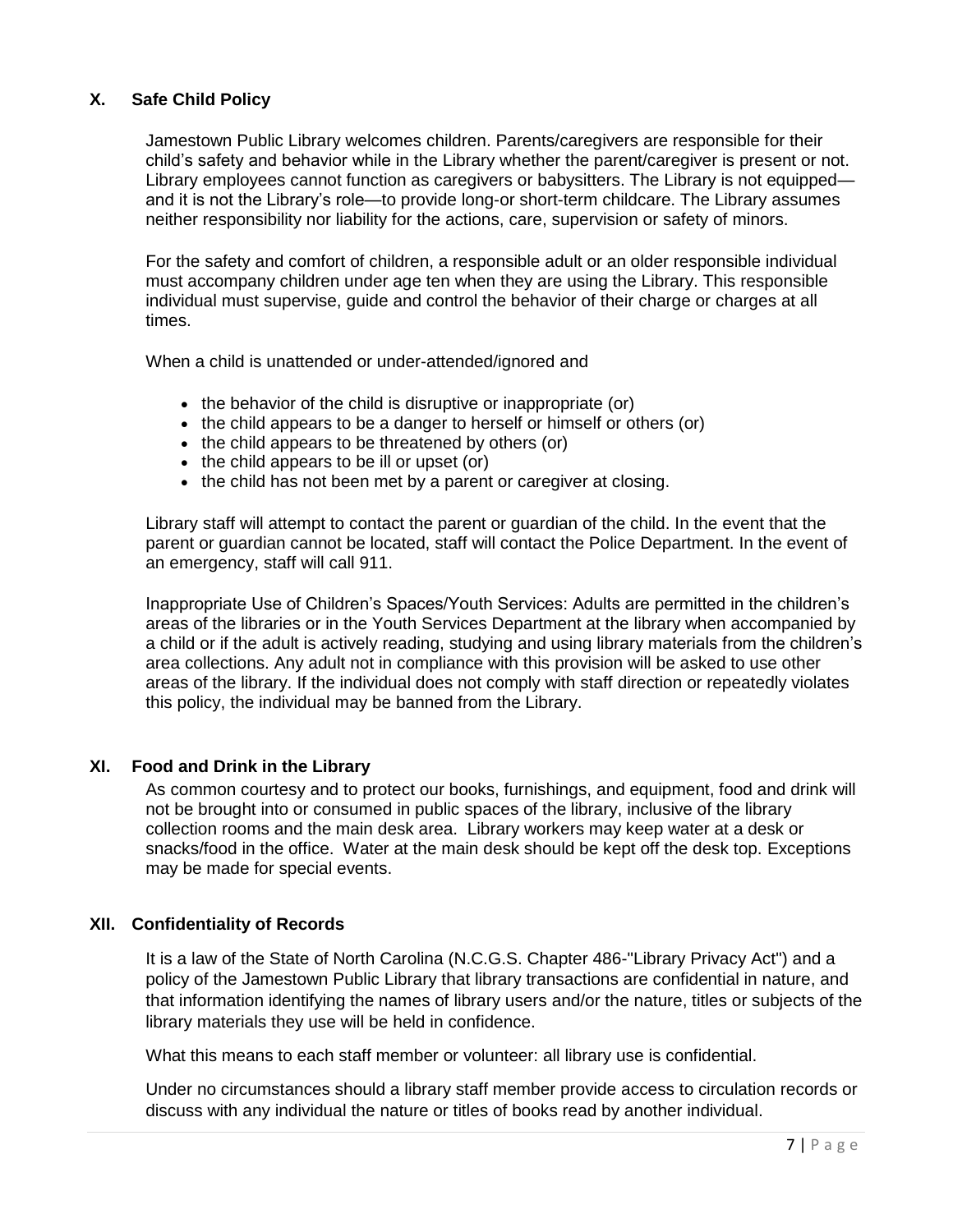# **XIII. Collection Development**

The purpose of this policy is to set forth clearly the principles and criteria for the selection of library materials, and is intended to:

- guide the library staff in the selection of materials;
- inform the public about the principles and criteria upon which selections are based;
- guide the library board and library director when hearing challenges to materials in the library's collections.

# **a. Objectives of Selection**

This policy clarifies the library's objectives relative to the selection of materials for its various collections. The objectives are:

- to provide a collection developed with an awareness of the needs and interests of the patrons as well as a regard for material of value, which can be introduced to the patrons (including classics, award winning books, etc.).
- to provide a broad collection for information and research with a special regard to current and relevant books in the areas of:
	- ◆ Science
	- ◆ Health and technology
	- ◆ Geography and history
	- ◆ Government and economics
	- ◆ Reference
- to provide high-demand and time-honored titles for recreational reading, listening, and viewing;
- to develop collections of special-interest materials, such as North Carolina;
- to provide materials in alternative formats as necessary to meet the needs of all library users

# **b. Weeding**

Weeding should be done only by persons knowledgeable of the collection and of the category of book in question. Weeding decisions should meet with approval of both the staff member responsibly for the collection development in the area in question and at least one other knowledgeable staff person.

When possible, repairs should be made to damaged books, with weeding or replacing as the final option.

Weeding should be done with the recognition that books not checked out still benefit patrons who discover them on the shelves and enjoy them in house.

While weeding is necessary to maintain a balanced, current, relevant, and inviting collection, certain books should be preserved regardless of their copyright dates.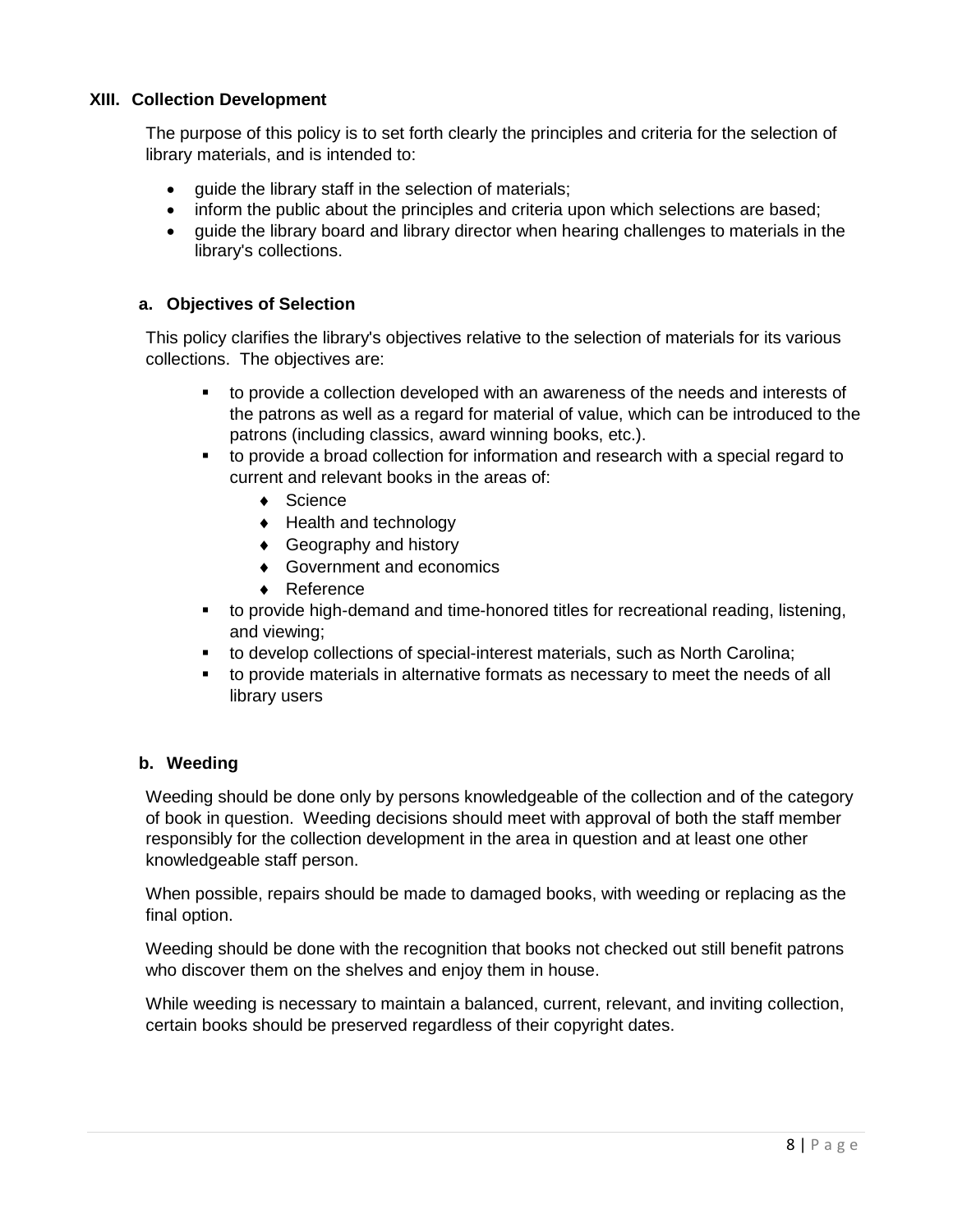Items recommended to keep in the collection include the following:

- Items of enduring value:
	- o Classics
	- o Rare books
	- o Award winners
	- o Popular works, regardless of copyright
	- o Works of historical, cultural, literary, or technological significance
- Print and non-print items with authoritative writing, publishing, or production
- Print and non-print items with enduring artistic value by illustrators, directors, or producers
- Works by local (township and state) author, illustrator, or producers
- Works with descriptions of local personalities or histories
- Items useful for special events, including activities for children and young adults

Damaged books with donation plates should be *considered* for replacement, with the donation plate placed in the new book.

Books with donation plates should be kept unless a strong reason for weeding them exists.

Items to be considered for weeding:

- Items that are irreparable and unusable due to damage, lost pages, excessive soiling, or mildew
- Works of science, health, technology, geography, government, and reference that present inaccurate and outdated information (unless these preserve a significant history)
- Once heavily circulated works no longer checked out
- Works not circulated even after their promotion

Before weeding potentially valuable books, their presentation (visible placement on shelves, efforts by staff to introduce valuable books, etc.) should be evaluated.

# **XIV. Interlibrary Loan (ILL)**

From time to time library customers will request specific library resources not owned by the Jamestown Public Library. Whenever fiscally feasible and appropriate, the library will purchase the requested items for the library's collections. Items that are no longer available for purchase, or are not appropriate for permanent inclusion in the library's collections may be borrowed from Greensboro Public Library through the interlibrary loan system.

Jamestown Public Library makes its interlibrary loan service available with the following conditions:

- 1. Titles currently owned by the library cannot be borrowed through interlibrary loan.
- 2. Customers may borrow the same title through interlibrary loan one time only.
- 3. Non-print materials are not available through the interlibrary loan system.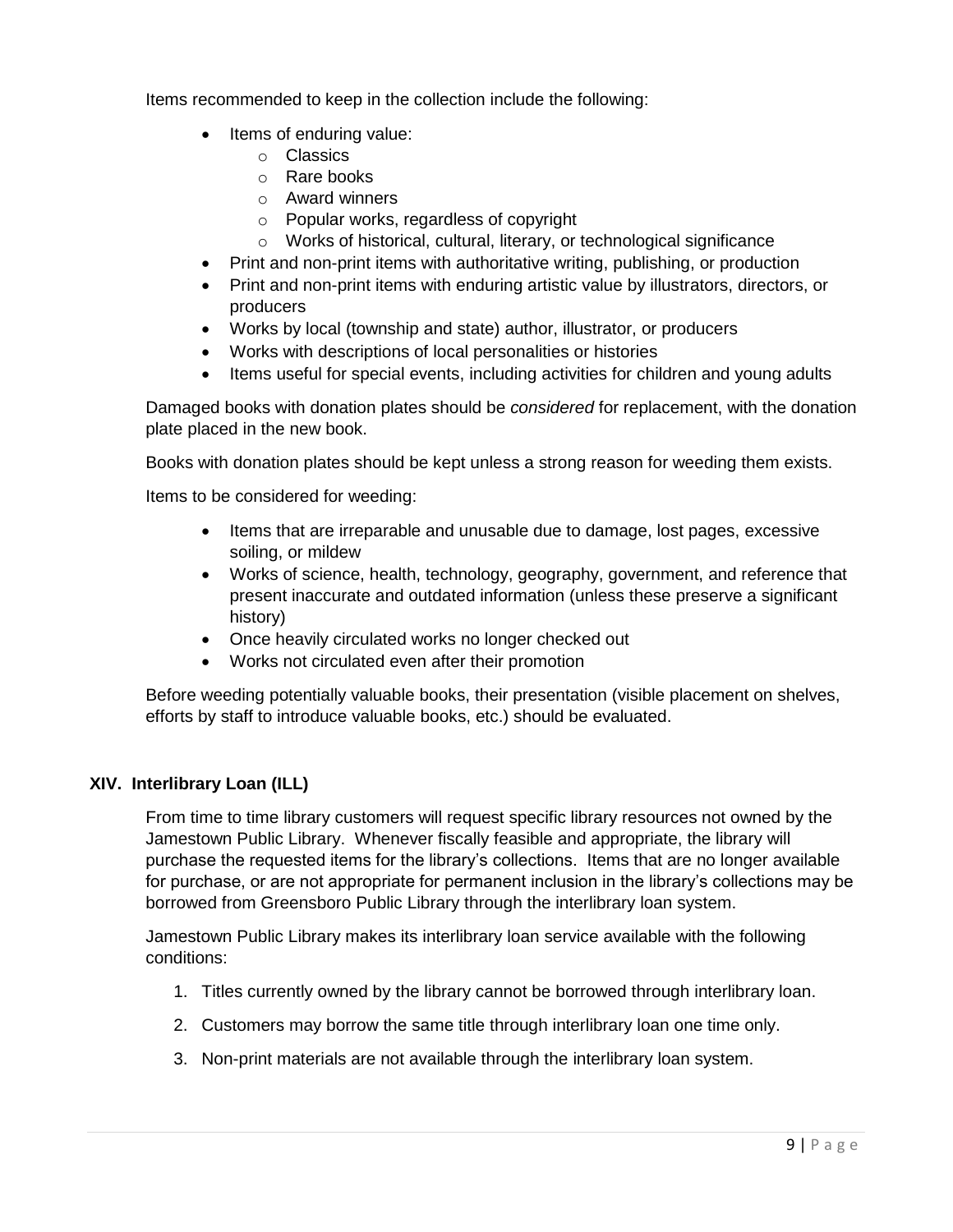# **XV. Donations and Gifts Policy**

The Jamestown Public Library encourages gifts of books and other materials which will be useful to the library and which will increase the scope of its collections. The library's policy is that no materials will be added which would not be included through normal selection procedures and collection development policies. The Jamestown Public Library is pleased to accept gifts and donations with the following conditions:

**1.** The library reserves the right to dispose of a gift of library material without notifying the donor in whatever manner the library deems best – book sales, donations to other nonprofit organizations, or recycling if necessary. **ALL GIFTS ARE CONSIDERED PERMANENT AND CANNOT BE RETURNED.**

Books donated to the library will be evaluated by the same criteria as for weeding. We currently accept all donations except for:

- Textbooks
- Encyclopedias
- Any materials that are dirty, damaged, moldy or stained
- **2.** The library cannot appraise any item for tax purposes, but will acknowledge gifts with a "Gift Policy and Receipt" form, if donor requests one at the time of donation. This form will be signed by library staff. **The donor is required to furnish a count of the items. Estimates of fair market value or income tax purposes are the responsibility of the donor.**
- 3. Monetary gifts may be donated through the Friends of the Library to be spent as directed by the donor and agreed to by the library. The library generally cannot accept gifts with specific stipulations, such as keeping a private library intact as a collection. The library reserves the right to integrate gifts with other materials on the same subject, so that all collections are organized and classified according to library standards for the best public services.

# **XVI. Room Rental/Meeting Room Policies**

The Old Jamestown School Association (OJSA) along with the Jamestown Public Library, welcomes public use of its meeting facilities in keeping with its mission "…to prove the community of Jamestown with a public library, an archive of education, and a facility for ongoing education and cultural activities…"

The OJSA encourages the widest possible use of library meeting rooms by the community as long as this use does not interfere with the normal functions of the library.

The OJSA adopts the tenets of the Library bill of Rights, which states in part, "Libraries which make exhibit spaces and meeting rooms available to the public they serve should make such facilities available on an equitable basis, regardless of the beliefs or affiliations of individuals or groups requesting their use."

The Room Rental/Meeting Room Policy establishes guidelines and procedures for the use of the Library's meeting facilities. The library manager, in liaison with an appointed OJSA board member is responsible for implementing this policy and for maintaining reservation lists.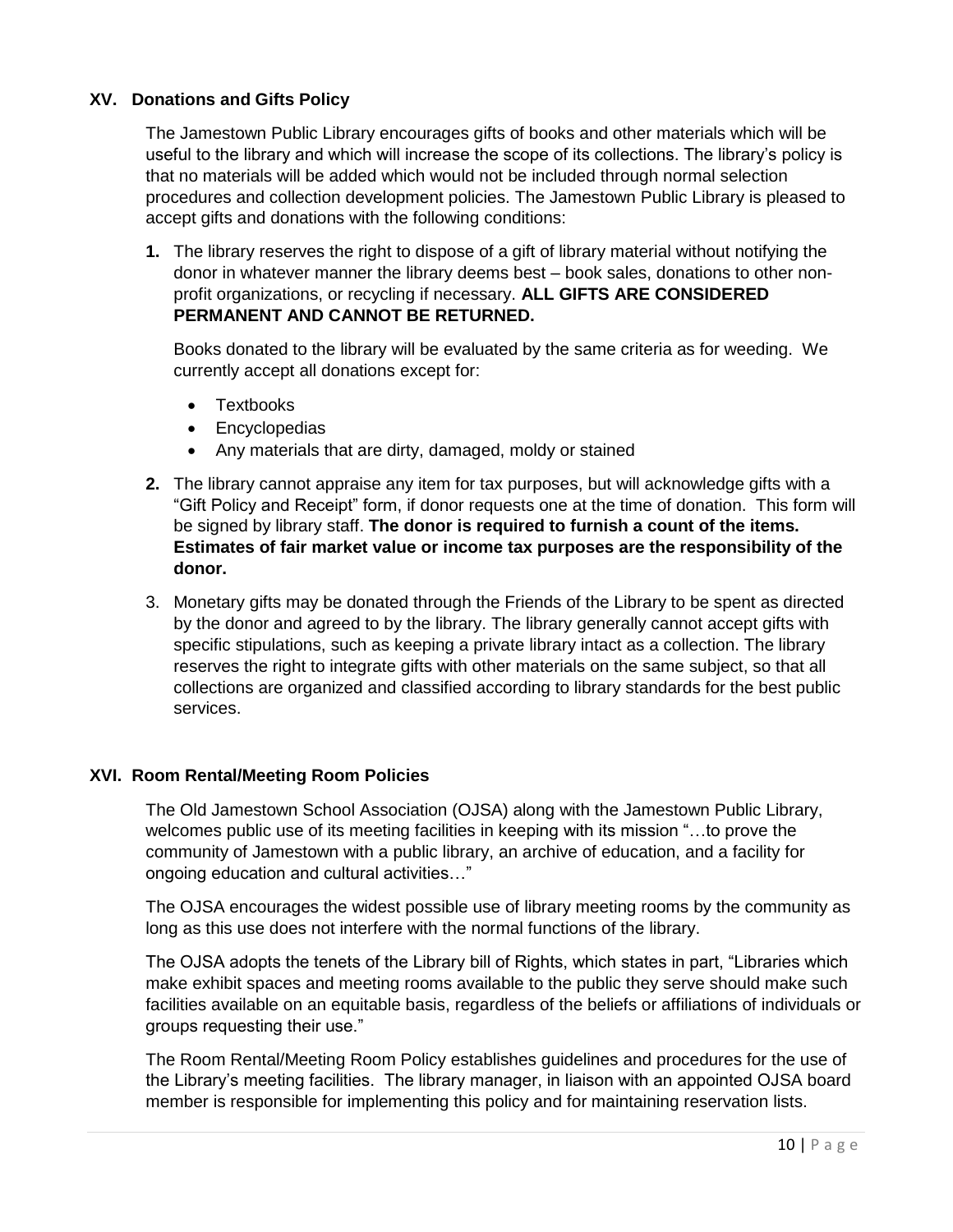# **a. Guidelines for Use**

Rental of Library meeting rooms is open to community groups, businesses and organizations, but please note that due to the historic nature of the building, it is NOT handicap accessible.

- 1. Library-related functions will be given first priority.
- 2. The main floor library area and front portico are off limits during rentals. Renters are to be only in rooms they have rented and the public restrooms in the basement.
- 3. Congregating in stairwell is a fire hazard and is not permitted.
- 4. Use of the library's meeting rooms does not constitute endorsement by the OJSA or Jamestown Public Library of viewpoints expressed by participants. Decisions on meeting room use are subject to review by the Board.
- 5. The renter must be at least twenty-one (21) years of age.
- 6. The renter must complete and sign an Application which includes a "hold harmless" agreement with the OJSA.
- 7. The individual making the reservation, as well as the membership of the group as a whole, agree to comply with all applicable rules and regulations.
- 8. The library's meeting rooms are not available for private social functions such as weddings, birthday, or anniversary parties.
- 9. The library is an alcohol and tobacco free campus.
- 10. A group composed of minors (under eighteen years of age) must have adequate chaperones attend the meeting. These chaperones are responsible for the actions of the group.
- 11. The length of time needed for the meeting room should include time for setting up the meeting room and putting it back in order at the end of the meeting.
- 12. Attendance at meetings will be limited to the capacity of the individual meeting rooms as listed at the end of this policy.
- 13. The library will not be responsible for lost or damaged materials.
- 14. The library is a place of reading, study, and research. Loud talking or other loud sources of noise are not allowed to extend beyond the meeting room. CD players, microphones, and other electronic devices may be used, but the sound must be contained within the reserved room.
- 15. Use by groups with under five (5) participants or individuals (study groups, individuals needing a quiet area, etc.) will be permitted on a "first-come, first-served" basis with no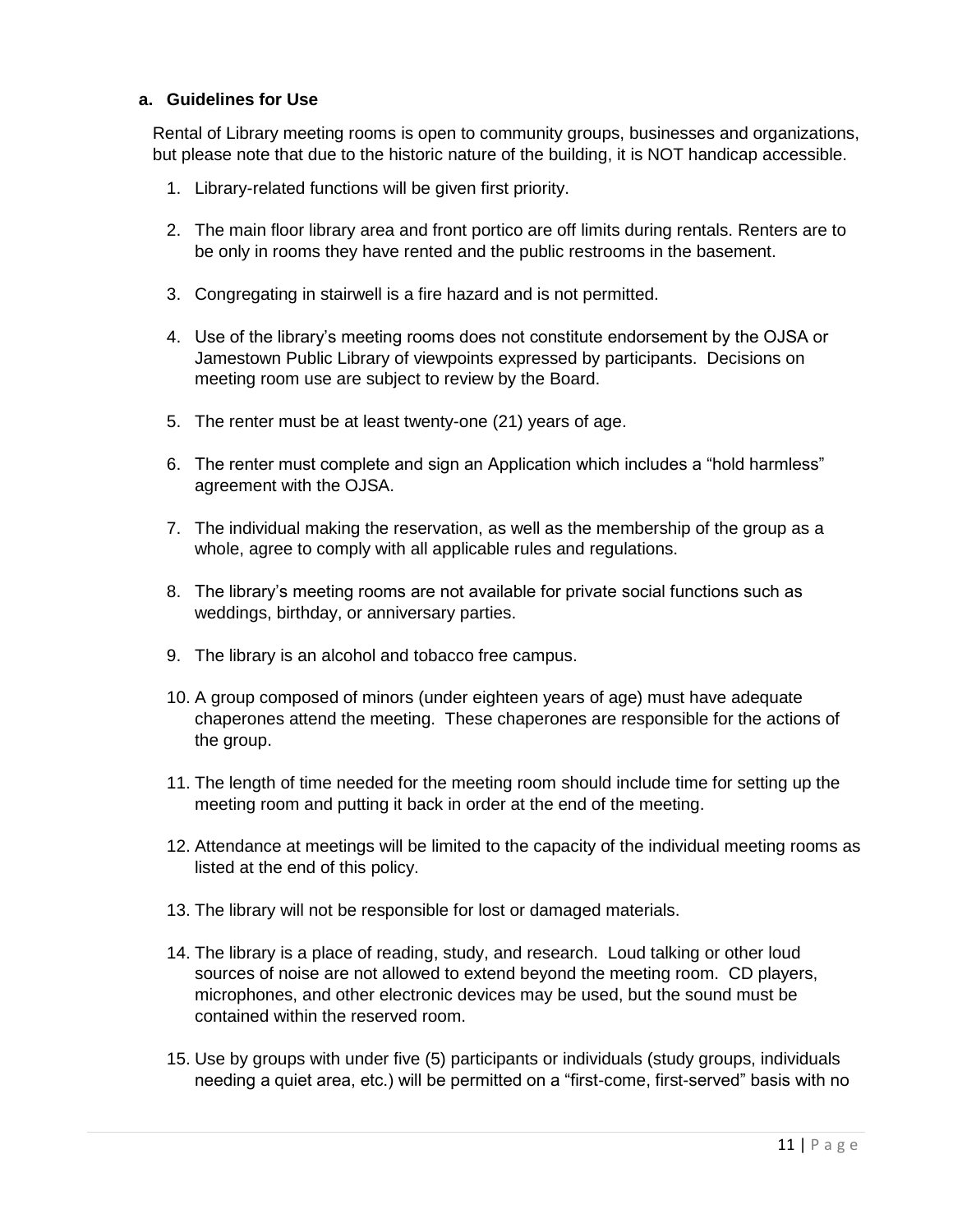advanced reservations. There is no time limit but if another group or individual wishes to use the room the first group must give way.

- 16. Meeting rooms must be left as they are found. If the furniture is rearranged, it should be returned to the original arrangement at the end of the meeting.
- 17. Displays may not be affixed directly to the walls of the meeting room without prior consent. Library fixtures may not be removed from the walls.
- 18. OJSA/library representatives may attend or observe any meeting or program at any time.
- 19. Beverages and light snacks are permitted. All trash resulting from the serving of refreshments must be tied up in garbage cans.
- 20. Programs involving the sale, advertising, promotion of commercial products or services, regardless of purpose, are prohibited except for those hosted by the OJSA and/or Jamestown Public Library.
- 21. For and in consideration of the use of the meeting room and library facilities, any person or group using same hereby agrees to indemnify and hold harmless the OJSA from any and all actions or suits relating to its use of such rooms and facilities. Further, such person or group agrees to reimburse the OJSA for any and all costs for repair of any and all damage that may be caused directly or indirectly to the room, facilities and/or equipment by such use thereof.
- 22. For those renting after hours, liability and personal property insurance is required. In addition, a "Library is closed; Rental in progress" sign must be placed outside and the door must be locked once the rental group is inside.
- 23. Failure to adhere to the rules listed can results in termination of use of rental room(s).

#### **b. Reservations**

- 1. Any group that includes five (5) or more individuals will be required to pay to use rental space.
- 2. Requests for use of a meeting room may be made online, in person, by telephone, or in writing. Requests will be honored on a first-come, first-served basis. Room reservations that are made by phone are not confirmed until the Application Form has been completed, signed, and processed.
- 3. The Application Form must be submitted in advance of the date requested. A copy of all completed Application Forms will be kept at the library for 12 months.
- 4. Payment must be submitted before any reservation is considered final. **All payments are non-fundable**. Payment implies agreement to abide by the meeting room policy.
- 5. Groups reserving a meeting room for the first time will be shown the meeting room, restrooms, and key return drop box.